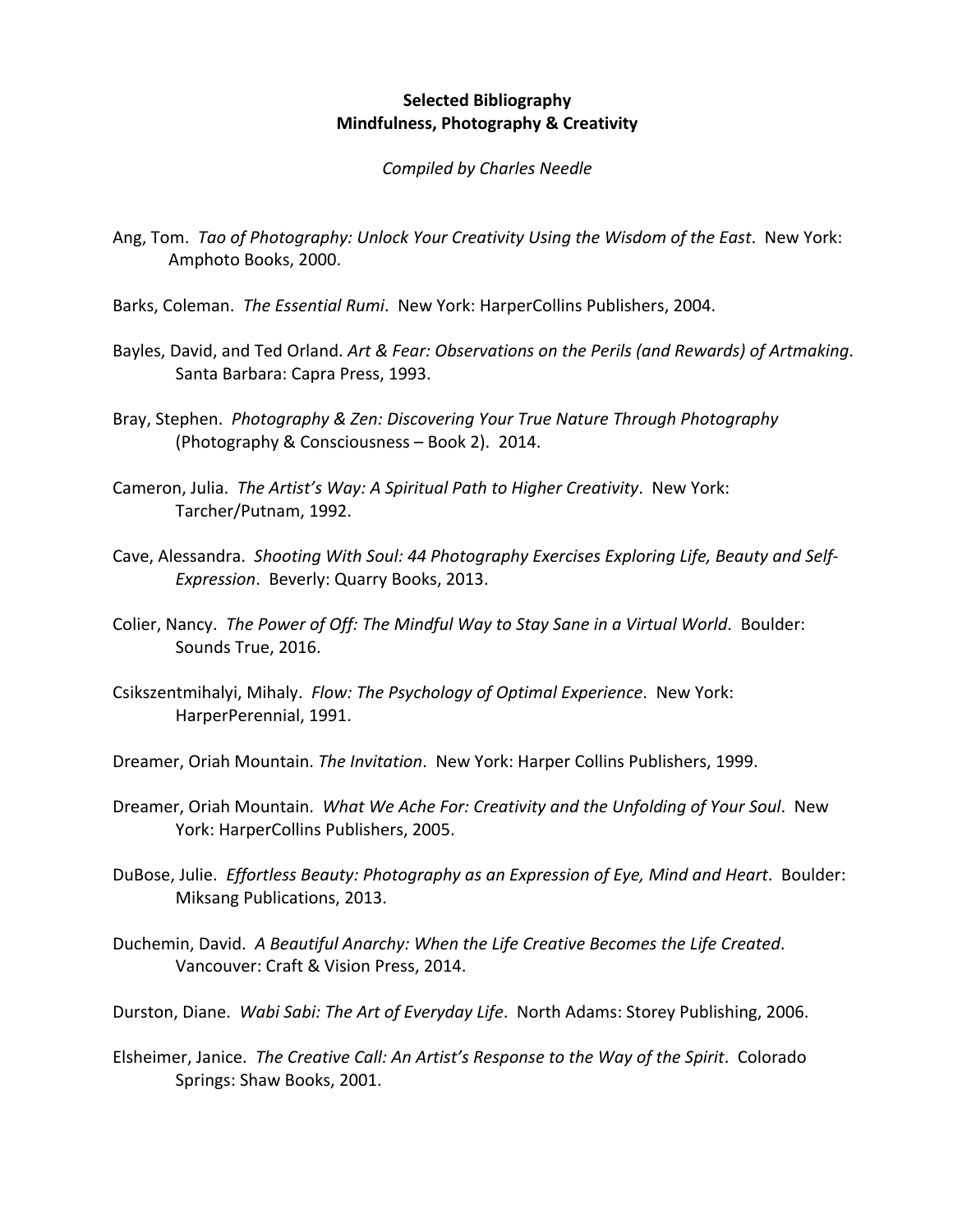- Exley, Helen. *In Beauty May I Walk: Words of Wisdom by Native Americans*. New York: Exley Publications, 1997.
- Fernando, Henry. *Vision 365: Mastering the Everyday Practice of Seeing* (Kindle edition), 2018.
- Franck, Frederick. *The Zen of Seeing: Seeing/Drawing as Meditation*. New York: Vintage Books, 1973.
- Greenhalgh, Wendy Ann. *Stop, Look, Breathe, Create: Four Easy Steps to Mindfulness Through Creativity*. London: Ilex, 2017.
- Gross, Philippe L., and S.I. Shapiro. *The Tao of Photography: Seeing Beyond Seeing*. Berkeley: Ten Speed Press, 2001.
- Hahn, Tich Nhat. *Moments of Mindfulness: Daily Inspiration*. Berkeley: Parallax Press, 2013.
- Hahn, Tich Nhat. *You Are Here: Discovering the Magic of the Present Moment*. Boston: Shambhala Publications, 2009.
- Hoffmann, Torsten Andreas. *Photography as Meditation: Tap Into the Source of Your Creativity*. Santa Barbara: Rocky Nook, 2014.
- Isenhower, Valerie K. *Meditation on Both Sides of the Camera: A Spiritual Journey in Photography*. Nashville: Upper Room Books, 2012

Jones, Dewitt. "Celebrate What's Right With the World" TEDx Talk, 2017. https://dewittjones.com/pages/tedx-dewitt-jones.

- Kabat-Zinn, Jon. *Falling Awake: How to Practice Mindfulness in Everyday Life*. Hachette Books, 2018.
- Kabat-Zinn, Jon. *Wherever You Go, There You Are: Mindfulness Meditation in Everyday Life*. New York: Hachette Books, 2005.
- Karr, Andy, and Michael Wood. *The Practice of Contemplative Photography: Seeing the World with Fresh Eyes*. Boston: Shambhala Publications, 2011.
- Koren, Leonard. *Wabi-Sabi for Artists, Designers, Poets & Philosophers*. Berkeley: Stone Bridge Press, 1994.
- Lerner-Robbins, Helene. *Creativity* ('Trusting Intuition' meditation series). New York: HarperCollins Publishers, 1993.
- Lester, Paul. *The Zen of Photography: How to Take Pictures With Your Mind's Camera*. Lincoln: Writers Club Press 2000.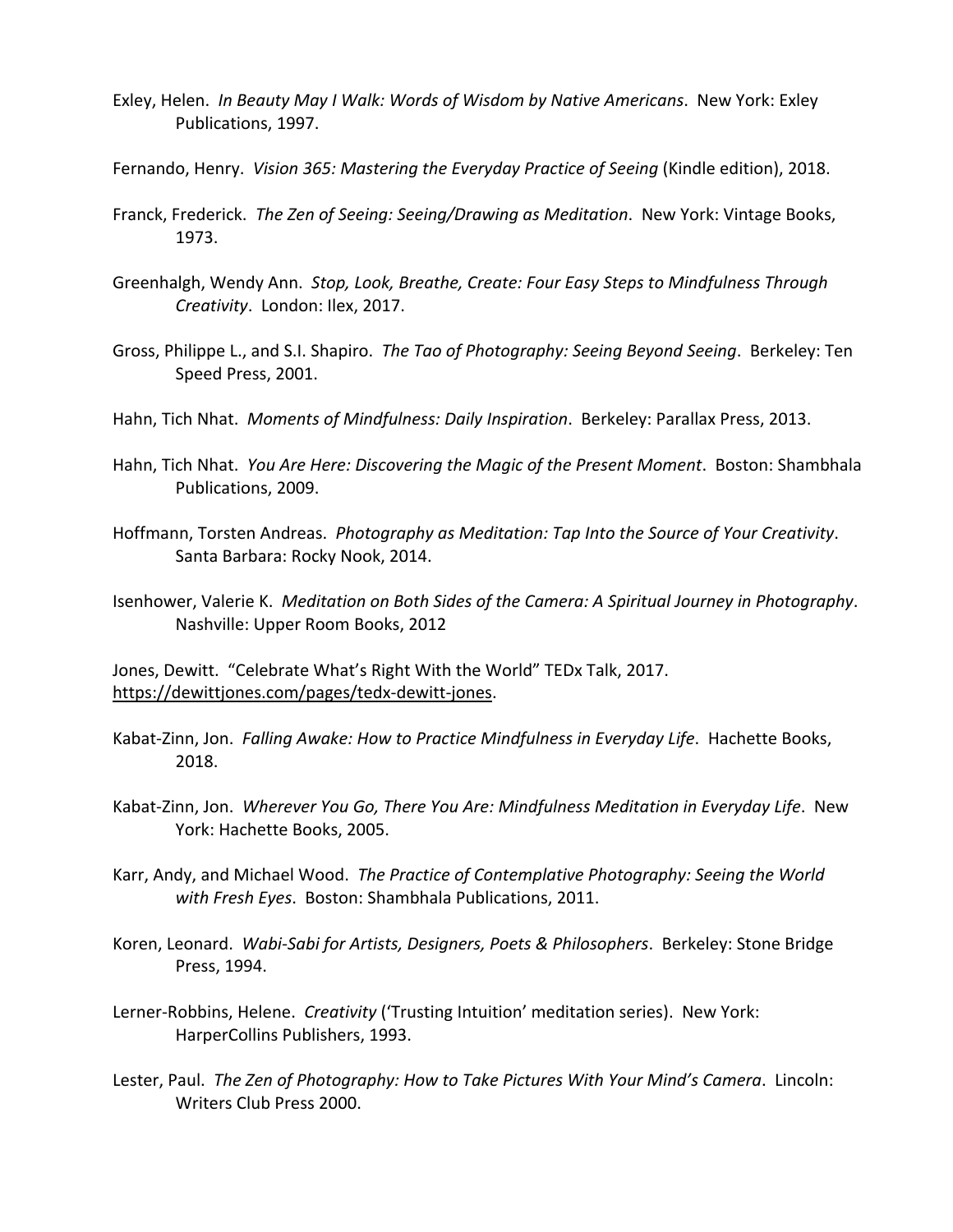Leverant, Robert. *Zen in the Art of Photography*. Sebastapol: Images Press, 2011.

Lightman, Alan. *In Praise of Wasting Time*. New York: TED Books, 2018.

- Loori, John Daido. *Making Love With Light: Contemplating Nature With Words and Photographs*. Mount Tremper: Dharma Communications, 2000.
- Loori, John Daido. *The Zen of Creativity: Cultivating Your Artistic Life*. New York: Ballantine Books, 2004.
- Martineau, Paul. *Minor White: Manifestations of the Spirit*. Los Angeles: J. Paul Getty Museum, 2014.
- Ort, Kim Manley. *Adventures in Seeing: How the Camera Teaches You to Pause, Focus and Connect with Life*. Niagra-on-the-Lake: Kim Manley Ort Photography, 2016.
- Paintner, Christine Valters. *Eyes of the Heart: Photography as a Christian Contemplative Practice*. Notre Dame: Sorin Books, 2013.
- Patterson, Freeman. *Photography and the Art of Seeing: A Visual Perception Workshop for Film and Digital Photography*. Richmond Hill: Firefly Books, 2011.
- Peterson, Bryan. *Learning to See Creatively: Design, Color and Composition in Photography*. Berkeley: Amphoto Books, 2015.
- Phillips, Jan. *God Is at Eye Level: Photography as a Healing Art*. Wheaton: Quest Books, 2000.
- Richter, Philip J. *Spirituality in Photography: Taking Pictures With Deeper Vision*. London: Darton, Longman and Todd Ltd., 2017.
- Rotenberg, Nancy. *Photography and The Creative Life*. Aliquippa: Natural Tapestries, 2006.
- Rowe, Wayne. *Zen and the Magic of Photography: Learning to See and to Be through Photography*. Santa Barbara: Rocky Nook, 2010.
- Schiller, David. *See Your Way to Mindfulness: Ideas and Inspiration to Open Your I*. New York: Workman Publishing Company, 2016.

Soloway, Eddie. *See, Think, Do: A Natural Eye* (card deck). Santa Fe: Eddie Soloway, 2017.

Stahl, Bob and Elisha Goldstein. *A Mindfulness-Based Stress Reduction Workbook*. Oakland: New Harbinger Publications, 2010.